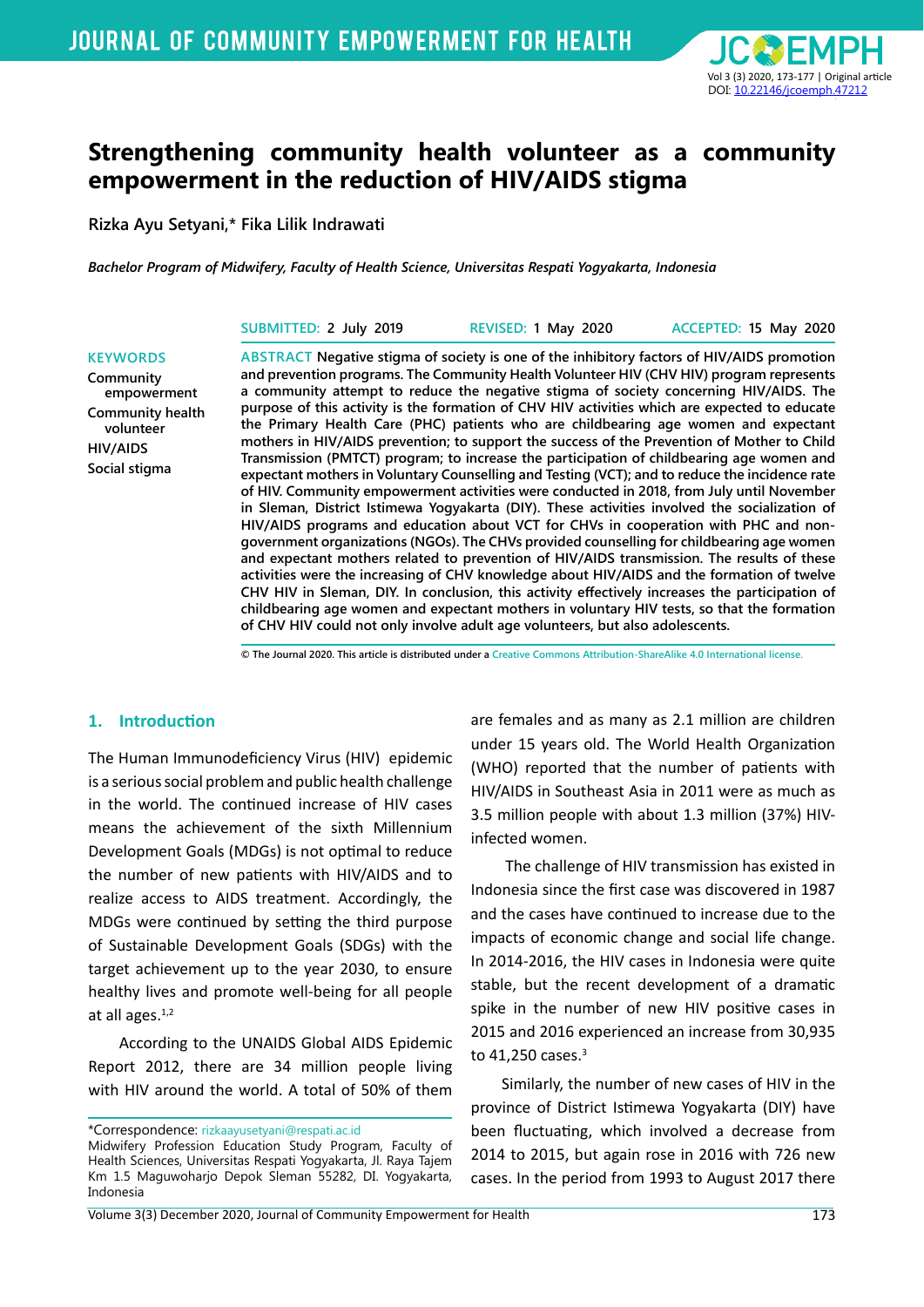were 3,854 HIV cases in DIY. The highest of proportions of patients with HIV were in Sleman Regency with 23.74% of the cases, followed by Yogyakarta city with 22.29% of the cases and Bantul Regency with 22.24% of cases. According to the overall case distribution, 31.50% are female and 2.31% of cases occur due to the maternal transmission and perinatal risk factors with the percentage of the age group 0-4 years at 2.18% and some of these children were exposed to the HIV virus at birth.4

The highest cumulative percentage of patients with HIV in Indonesia are people in the age group 25- 49 years (73.4%), while the cases of AIDS are mostly detected in the age group 30-39 years (39.5%). Based on the data, it appears that the productive age has the most risk for the transmission of HIV and AIDS.<sup>3</sup> Currently, housewives are one of the most vulnerable groups for HIV/AIDS transmission. It is estimated that approximately 2,000 children in the world are infected by HIV every day due to the transmission from mother to her baby while UNICEF reports globally that as many as 320 children die daily from the disease. Meanwhile, according to the Ministry of National Development Planning Republic of Indonesia (BAPPENAS), in Indonesia about 1,400 children have died from AIDS.<sup>1</sup>

However, this risk can be reduced to 1-2% with the interventions for HIV-positive pregnant women, namely voluntary counselling and testing (VCT), taking antiretroviral drugs, Sectio Caesarea (SC) delivery, and proper infant formula feeding. Therefore, to minimize the risk of transmission of HIV, the WHO developed several HIV/AIDS prevention programs. For example, there are the Geneva guidelines on HIV Infection and AIDS in Prisons and HIV Testing and Counselling in Prisons since 2007. Indonesia has also been developing HIV prevention efforts through VCT programs. All expectant mothers who undergo pregnancy screening are required to follow the VCT mandate as an effort to prevent HIV transmission from mother to their child.<sup>1,3,5,7</sup>

Although the government has made HIV prevention efforts, still the negative stigma about HIV AIDS in society is the biggest inhibitory factor. Accordingly, the role of community health volunteers (CHV) can provide a bridge to the Primary Health

Care (PHC) for pregnant mothers and women of childbearing age through the implementation of HIV prevention programs, namely the Prevention of Mother to Child Transmission (PMTCT), especially in Sleman Regency. The CHV program for HIV socialization and community education is formed from the Integrated Service Post (*Posyandu*). This program has been implemented successfully and proven effective in West Jakarta, Temanggung, Tangerang, and Mataram.8,9,10,11

The purpose of these programs are to increase community participation in HIV/AIDS prevention efforts without instilling stigma and discrimination, by forming CHV programs concerning HIV; increasing CHV knowledge about HIV/AIDS; and conducting VCT training through CHV activities.

### **2. Method**

These community service events were held between July-November 2018 in Bayen Kalasan, Sleman DIY in collaboration with the non-government organization (NGO) Victory Plus and Kalasan PHC. Participants of the 12 activities were consisting of Integrated Service Post (Posyandu) CHVs. Methods used in the implementation of the strengthening of CHVs included lectures and case studies in the provision of materials and simulations in addition to actual VCT test practice. Before the provision of material, there was a pre-test to assess the extent of CHV knowledge concerning HIV/AIDS. The ODHA simulations were delivered by Victory Plus NGO about HIV/AIDS myths and facts and the efforts that a community can make to reduce stigma. Afterward, the CHV understanding after receiving the material was retested through a post-test. At the end of this activity, the PHC team conducted VCT on the CHVs. Their knowledge data were measured with univariate analysis while analysis of the increasing of CHV understanding used paired T-tests.

### **3. Result**

Overall, the activities of community empowerment were done on schedule. There were 12 CHVs who were present and willing to do the VCT. The following are the scores of the pre-test and post-test and analysis of increases in the CHV understanding of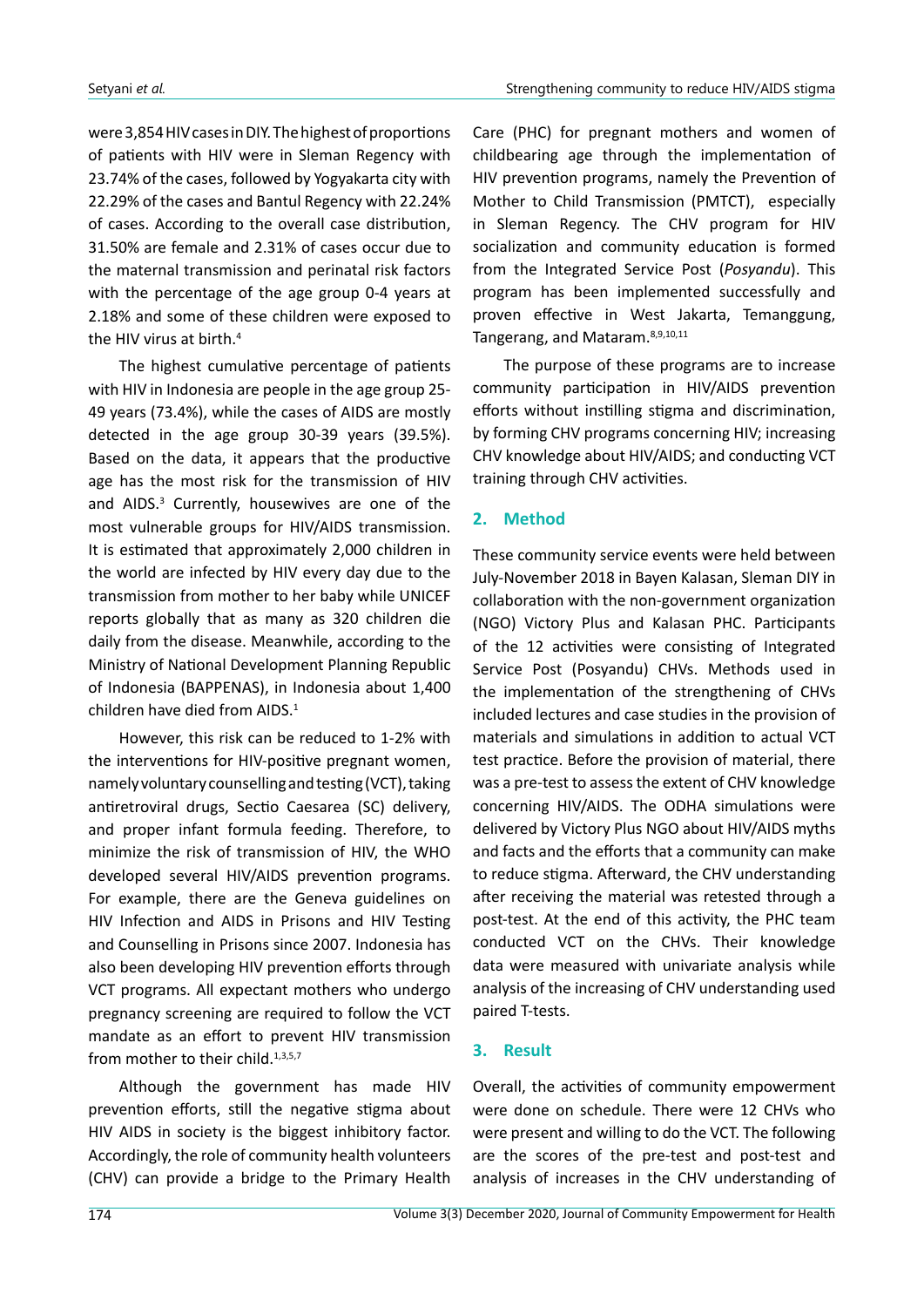| Table 1. CHV knowledge increased about HIV AIDS (n=12) |  |
|--------------------------------------------------------|--|
|--------------------------------------------------------|--|

| <b>Mean±SD</b> |               |         |  |
|----------------|---------------|---------|--|
| Pre-test       | Post-test     |         |  |
| $41.17 \pm 6$  | $79.90 \pm 2$ | < 0.001 |  |

HIV/AIDS as shown in Table 1.

Table 1 shows the results that overall the CHV knowledge increased after socialization. Table 2 shows the results of increased understanding of CHVs were significant with p value > 0.05.

The following figures show the society empowerment activities. They consisted of socialization and education about the facts, myths and the efforts to reduce the stigma of HIV/AIDS by Victory Plus NGO, shown in picture (Figure 1a), and VCT by Kalasan PHC in Figure 1b.

#### **4. Discussion**

The CHV programs about HIV can be one of the efforts that a community can make in reducing the negative stigma of society about HIV/AIDS which can serve as a bridge for the PMTCT program from Primary Health Care to the target population. In general, the CHV of HIV is an Integrated Service Post (*Posyandu*) CHV involving the close role of the community, especially the women of childbearing age and pregnant women. This program has been implemented successfully in West Jakarta, Temanggung, Tangerang, and Mataram and has been proven effective.<sup>8,9,10,11</sup> Therefore. the activities were aimed at strengthening and developing the Integrated Service Post (*Posyandu*) CHVs into CHVs of HIV in DIY, especially Sleman Regency. First, the CHV program about HIV was formed at Bayen Purwomartani Kalasan Sleman.

The CHV educational material did not only include counselling, but also consisted of simulations and VCT because the providing of appropriate information was not limited to lecture methods alone. Generally, good knowledge affects a CHV person's attitudes, and good attitudes will affect their behavior. The performance of CHV has been shown to strengthen the community by regular supervision and adequate training.<sup>12</sup> CHVs are role models in the community, $13,14$  so these HIV programs provide health promotion in the community, not only in the

form of theoretical concepts but also through direct participation in VCT.

After the introduction of the socialization and simulation of ODHA, there was increased CHV knowledge of the myths and facts about HIV/AIDS and its prevention efforts. Stigma arises due to ignorance, so that the provision of information from the right sources will increase a person's knowledge. Simulating or practicing directly is an appropriate and easy to understand method of providing information more than lecture methods alone.<sup>15</sup>

In this community service effort, VCT was provided to CHV, while further programs in the community were not done. CHVs have the role of health models in the community and should have good experience and understanding before conducting health promotion to the community. Therefore, in the strengthening of HIV understanding among CHVs, all of them are obliged to do VCT as an attempt to remove the negative stigma of HIV/AIDS in the community. This health promotion explains that VCT is screening for prevention of everyone not only in the group at risk. In the nonreactive or negative test results, trained health officers then provide counselling to conduct HIV prevention faithfully to the spouse, explaining the importance of not changing their spouse, using condoms in risky sex, avoiding drugs especially injectable drugs, as well as increasing knowledge of HIV/AIDS. Meanwhile in the results of reactive or positive tests, the health officers provide counselling for prevention of further disease development to the AIDS stage by taking antiretroviral drugs to increase the CD4 cell counts in the patient.

### **5. Conclusion**

Based on the results of these activities, it can be concluded that the 12 CHV HIV have formed a new cadre in Bayen Hamlet; there is an increase in CHV knowledge about HIV/AIDS between before and after socialization and education by the team; and all VCT results of CHV were nonreactive or negative. VCT has been explained as an early detection of HIV not only for the CHVs but also the whole community. CHVs of HIV can effectively serve as a facilitator between society and Primary Health Care through the community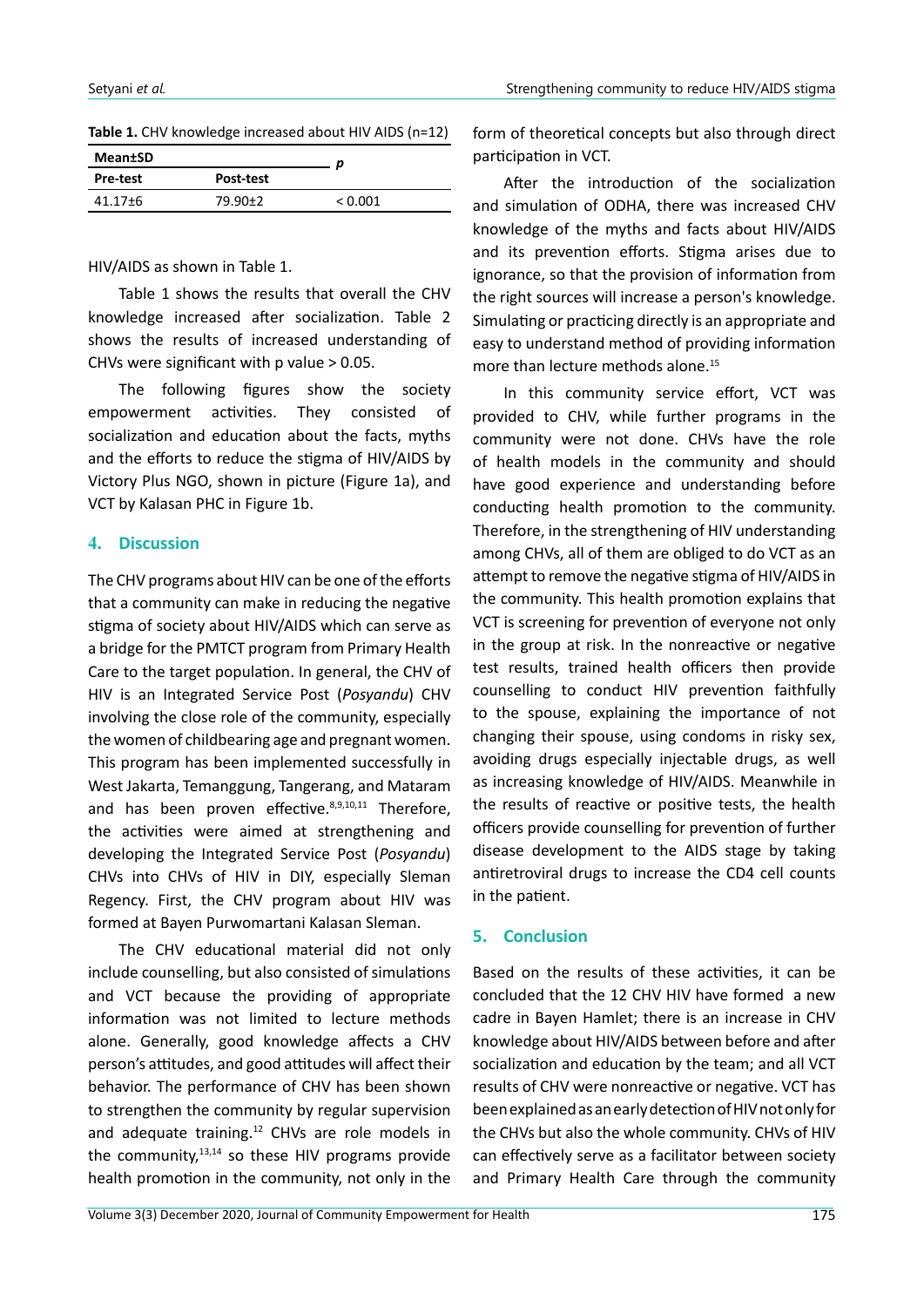



empowerment efforts in the prevention of HIV/AIDS. Therefore, there is a need for the formation of CHV HIV cadres in other regions, which are not limited to adults only, but also involving adolescents. CHVs of these HIV programs should always coordinate with the PHC health personnel and NGOS while involving pregnant couples or women of childbearing age in carrying out their duties and functions in the community.

### **Acknowledgments**

We thank to Universitas Respati Yogyakarta for funding, Kalasan PHC for the VCT coorporation, and Victory Plus NGO as a trainer.

# **Conflict of interests**

There is no conflict of interest in the study.

# **References**

- 1. The Ministry of National Development Planning, Republic of Indonesia (BAPPENAS). Agenda Pembangunan Global Pasca-2015: Dari MDGs Menuju SDGs. 2014.
- 2. Osborn D, Cutter A, Ullah F. Universal Sustainable Development Goals: Understanding the Transformational Challenge for Developed Countries. Report of a Study by Stakeholder Forum. 2015; UNDP: New York.
- 3. Ministry of Health. Profil Kesehatan Indonesia 2016.
- 4. Provincial Health Office of Yogyakarta Special

Region. Profil Kesehatan Dinas Kesehatan Provinsi Daerah Istimewa Yogyakarta 2017

- 5. Ministry of Health. Pedoman Nasional Pencegahan Penularan HIV dari Ibu ke Anak; 2012.
- 6. Hardon A, Vernooij E, Bongololo-Mbera G, Cherutich P, Desclaux P, Kyaddondo D, et al. Women's Views on Consent, Counseling and Confidentiality in PMTCT: A Mixed-Methods Study in Four African Countries. BMC Public Health. 2012;12:26.
- 7. State of Health of Sleman Regency. Profil Kesehatan Dinas Kesehatan Kabupaten Sleman 2017
- 8. Mudzofar A. 13 Kader Peduli AIDS Dikukuhkan; 2016 [updated 2016 Jun 13; cited 2018 25 Peb]. Available from: http://www.krjogja.com/web/ news/read/18575/13\_Kader\_Peduli\_AIDS\_ Dikukuhkan
- 9. Mulyawan IK. Pemberdayaan Masyarakat Melalui Kader Peduli AIDS (KPA) Dalam Layanan Komprehensif HIV Berkesinambungan (LKB) di Kota Mataram, Nusa Tenggara Barat; 2014 [updated 2014 Aug 8; cited 2018 25 Peb]. Available from: http://www. kebijakanaidsindonesia.net/id/artikel/artikelkontribusi/913-pemberdayaan-masyarakatmelalui-kader-peduli-aids-kpa-dalam-layanankomprehensif-hiv-berkesinambungan-lkb-dikota-mataram-nusa-tenggara-barat
- 10. Sri L. Kelurahan Sukabakti Melibatkan Kader Posyandu dalam Penanggulangan HIV